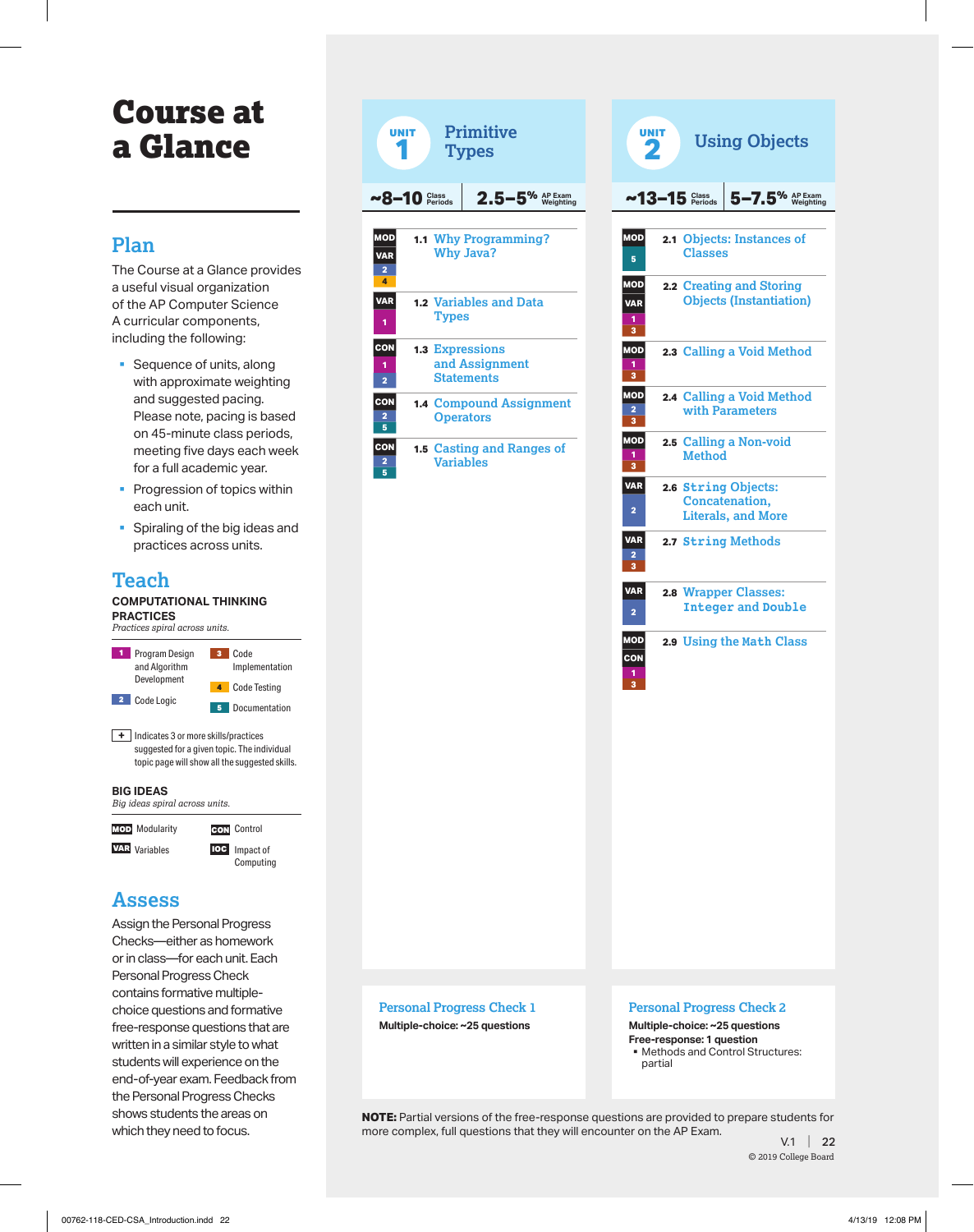





#### **Personal Progress Check 3**

#### **Multiple-choice: ~20 questions Free-response: 2 questions**

- § Methods and Control Structures • Methods and Control Structures:
- partial

#### **Personal Progress Check 4**

#### **Multiple-choice: ~15 questions Free-response: 2 questions**

§ Methods and Control Structures

§ Methods and Control Structures: partial

#### **Personal Progress Check 5**

**Multiple-choice: ~25 questions Free-response: 2 questions** § Class

§ Class: partial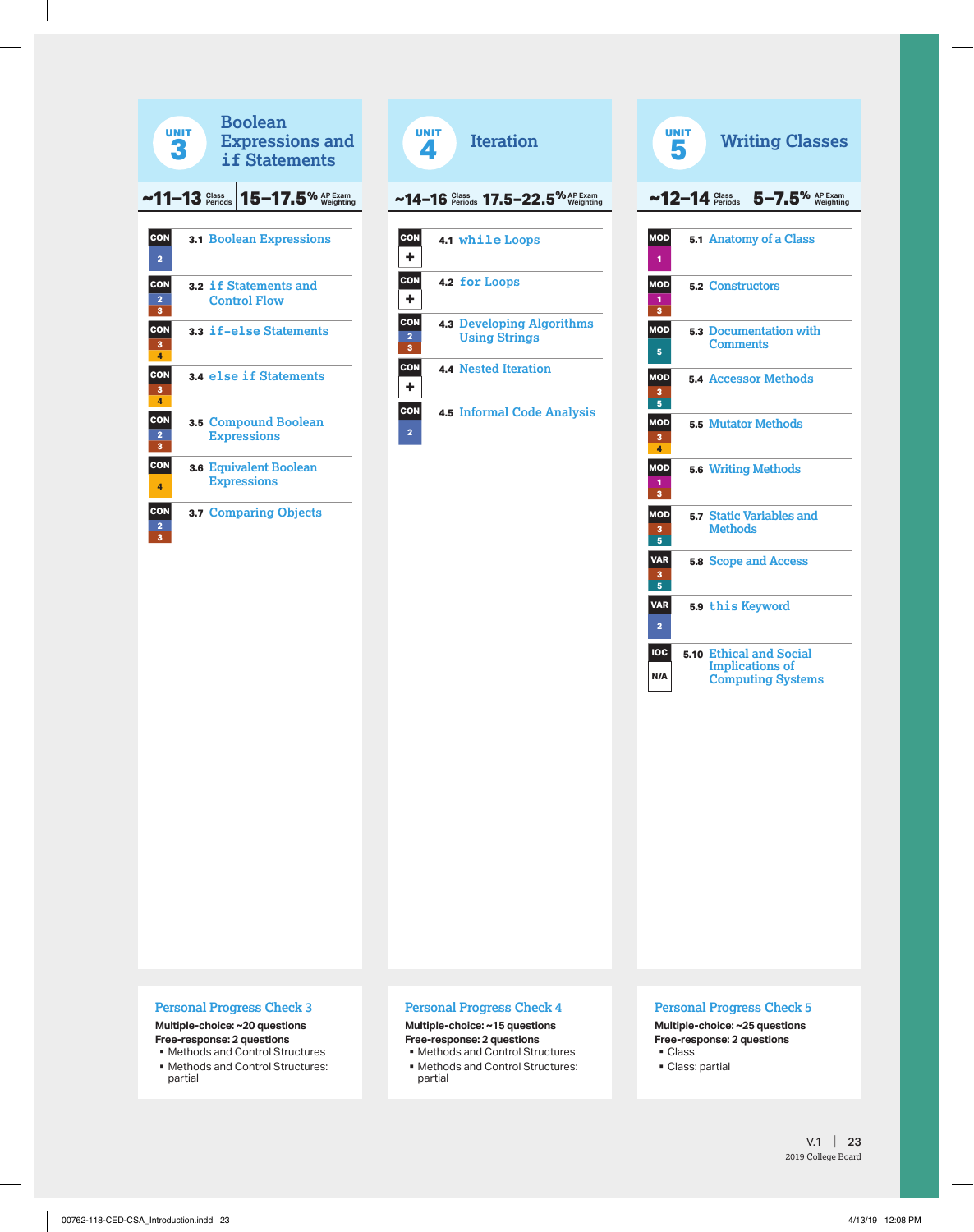



| <b>UNIT</b><br>2D Array<br>8 |  |                                                                |  |  |  |
|------------------------------|--|----------------------------------------------------------------|--|--|--|
| $~10-12$ Class               |  |                                                                |  |  |  |
|                              |  |                                                                |  |  |  |
|                              |  |                                                                |  |  |  |
|                              |  |                                                                |  |  |  |
|                              |  |                                                                |  |  |  |
|                              |  |                                                                |  |  |  |
|                              |  |                                                                |  |  |  |
|                              |  |                                                                |  |  |  |
|                              |  |                                                                |  |  |  |
|                              |  |                                                                |  |  |  |
|                              |  |                                                                |  |  |  |
|                              |  |                                                                |  |  |  |
|                              |  |                                                                |  |  |  |
|                              |  | $7.5-10%$ AP Exam<br>8.1 2D Arrays<br>8.2 Traversing 2D Arrays |  |  |  |

#### **Personal Progress Check 6**

**Multiple-choice: ~15 questions Free-response: 2 questions**

§ Array and ArrayList (Array only) § Array and ArrayList (Array only): partial

#### **Personal Progress Check 7**

**Multiple-choice: ~15 questions Free-response: 1 question** § Array and ArrayList (ArrayList focus)

#### **Personal Progress Check 8**

**Multiple-choice: ~10 questions Free-response: 1 question** ■ 2D Array